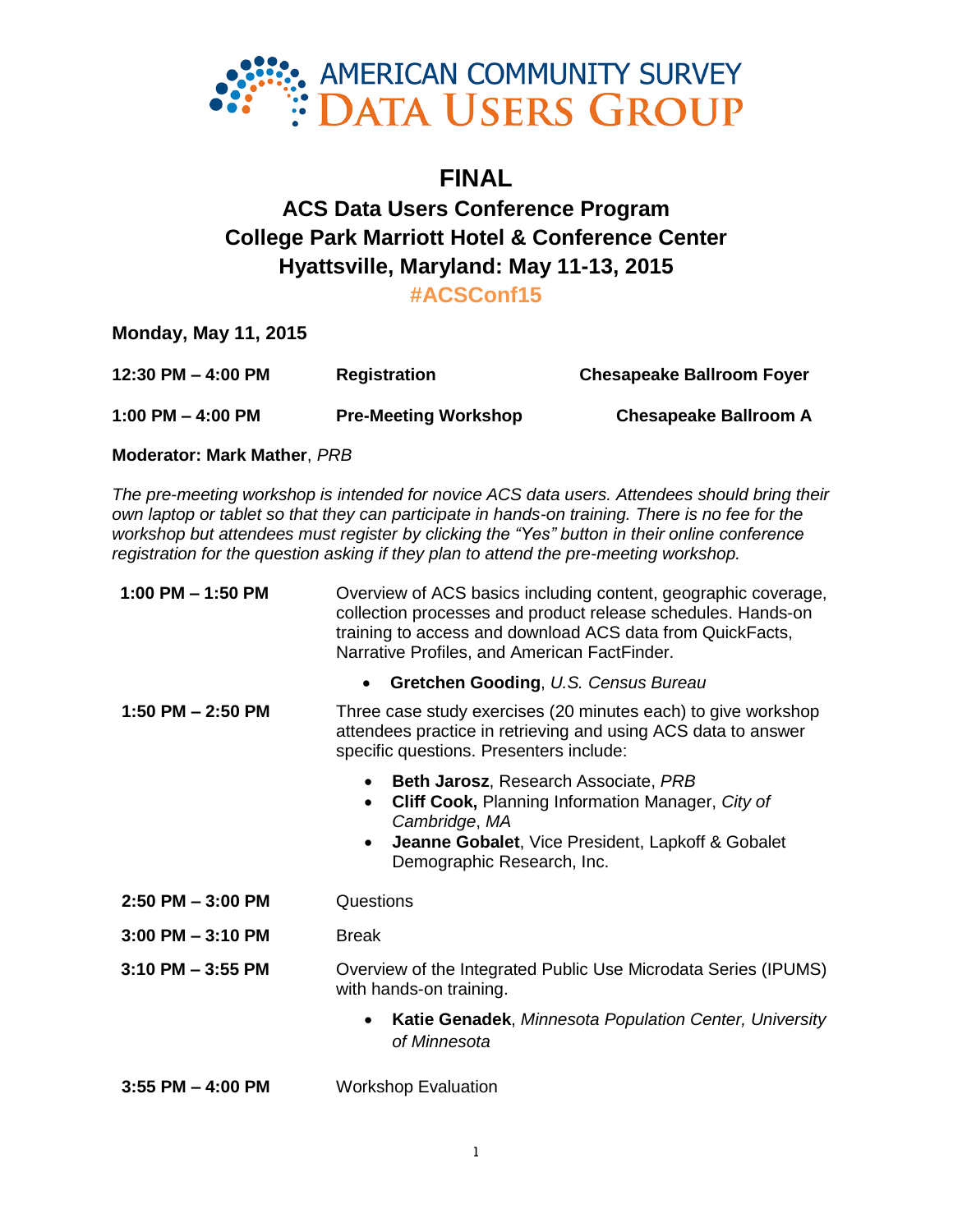**Tuesday, May 12, 2015**

| $7:30$ AM $-5:00$ PM | <b>Registration</b> | <b>Chesapeake Ballroom Foyer</b> |
|----------------------|---------------------|----------------------------------|
| $8:30$ AM $-8:45$ AM | Welcome             | Chesapeake Ballroom B & C        |

**Linda A. Jacobsen**, Vice President, U.S. Programs, *PRB* **Lisa M. Blumerman**, Associate Director, Decennial Census Programs, *U.S. Census Bureau* **Deborah Stempowski**, Chief, American Community Survey Office, *U.S. Census Bureau*

| $8:45$ AM $-$ 10:15 AM                                                                           | <b>Plenary Session</b>                                                                  | Chesapeake Ballroom B & C                                                            |  |
|--------------------------------------------------------------------------------------------------|-----------------------------------------------------------------------------------------|--------------------------------------------------------------------------------------|--|
| The American Community Survey: Looking Ahead                                                     |                                                                                         |                                                                                      |  |
| Moderator: Linda A. Jacobsen, PRB                                                                |                                                                                         |                                                                                      |  |
| <b>John H. Thompson, Director, U.S. Census Bureau</b><br>Consumer Innovation, U.S. Census Bureau | <b>Rebecca Blash, Program Manager, Center for Enterprise Dissemination Services and</b> | Lisa M. Blumerman, Associate Director, Decennial Census Programs, U.S. Census Bureau |  |

**10:15 AM – 10:45 AM Break**

**10:45 AM – 12:15 PM Breakout Session 1 Chesapeake Ballroom B & C**

# **Custom Aggregations of ACS Estimates and Dealing with Sampling Error**

**Moderator: Richelle Winkler**, *Department of Social Sciences, Michigan Technological University*

- 1. Small Area Data Aggregation Lessons from NYC's ACS Aggregation Tool **Joel A. Alvarez** and **Joseph J. Salvo**, *New York City Department of City Planning*
- 2. ACS Multiyear PUMS Estimates and Usage: User-Created PUMS Files **Nate Ramsey**, *U.S. Department of Education*
- 3. Design Effect Anomalies in the ACS **Michel Boudreaux**, *University of Maryland*, **Michael Davern**, *NORC at the University of Chicago*, and **Peter Graven**, *Oregon Health Sciences University*
- 4. Remapping the ACS: What Makes a Good Neighborhood-Scale Census Geography? **Seth E. Spielman**, University of Colorado and **David C. Folch**, Florida State University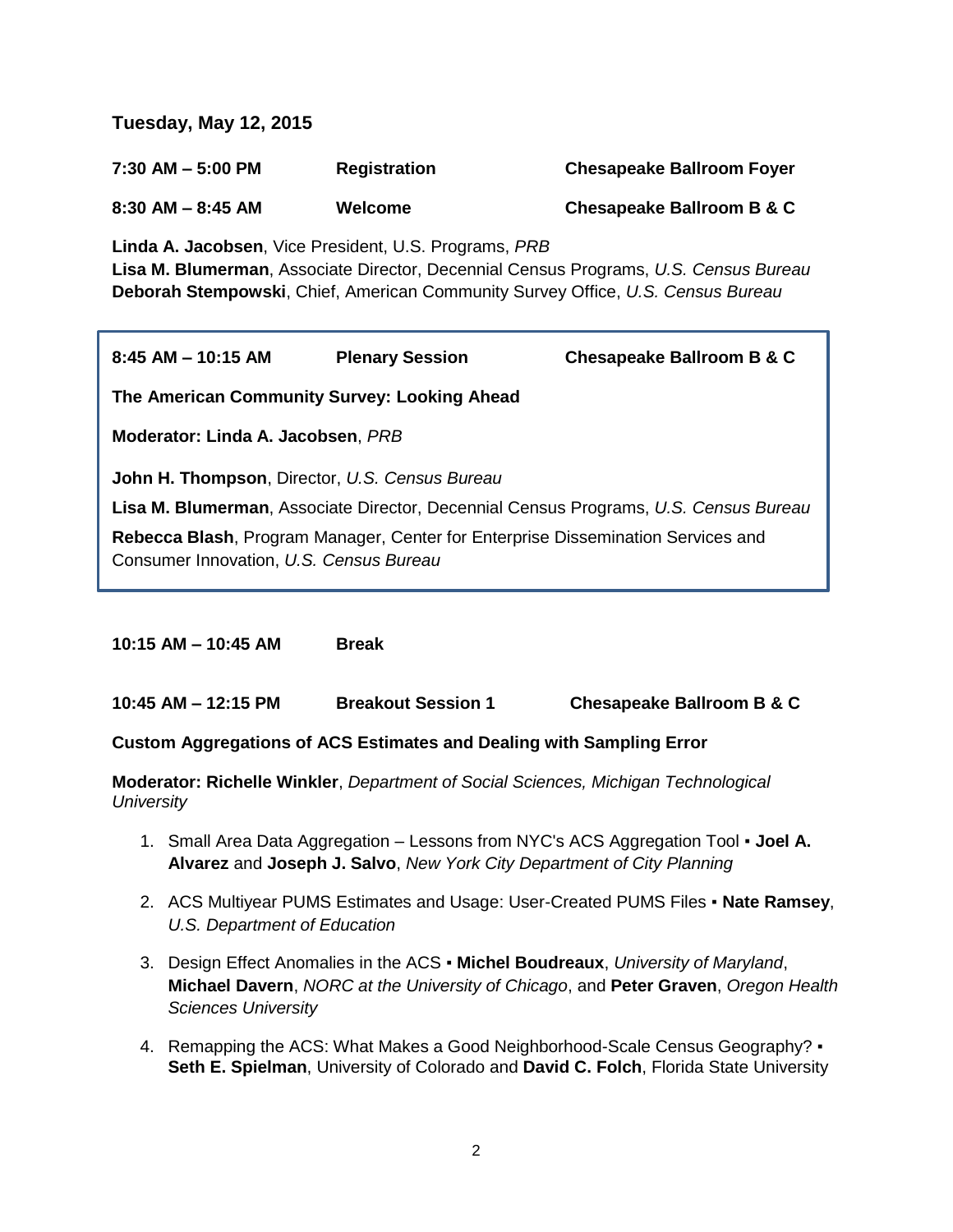#### **Uses of ACS Data: Federal, Local, and Non-Profit Applications**

# **Moderator: Rosalind Gold**, *NALEO Educational Fund*

- 1. Federal Statistical Products Based on the ACS **Andrew Reamer**, *George Washington Institute of Public Policy, George Washington University*
- 2. Measuring Marriage Rates Over Time: Implications for Empirical Analyses **Joelle Abramowitz**, *U.S. Census Bureau*
- 3. Using the ACS to Understand Our Potential Users of a Coworking or Collaborative Workspace ▪ **Marissa Garnett** and **Jennifer Lindley**, *Town of Queen Creek, Arizona*
- 4. Hidden Communities: The Geography of Manufactured Home Parks in the United States ▪ **Lance George**, *Housing Assistance Council*

| 12:15 PM - 12:45 PM | <b>Purchase Lunch (Buffet for attendees)</b>                               | <b>Patuxent Room</b>                     |
|---------------------|----------------------------------------------------------------------------|------------------------------------------|
| 12:45 PM - 1:30 PM  | Informal Roundtable Discussions<br><b>Informal Networking during Lunch</b> | Chesapeake B & C<br><b>Patuxent Room</b> |
| 1:30 PM $-$ 1:45 PM | <b>Break</b>                                                               |                                          |
| 1:45 PM $-$ 3:15 PM | <b>Breakout Session 3</b>                                                  | Chesapeake Ballroom B & C                |

# **Applications of ACS Data for Health Insurance and Disability**

#### **Moderator: Howard Shih**, *Asian American Federation*

- 1. Life Cycle of a Piece of Census Data: Tracing the Path of Question 16 on the ACS Form ▪ **David Kraiker**, *U.S. Census Bureau, New York Regional Office*
- 2. A Case Study of Two Health Insurance Marketplaces: Leveraging Interactive Maps, Administrative and ACS Data to Find the Remaining Eligible ▪ **Brett Fried**, **Elizabeth Lukanen**, and **Karen Turner**, *University of Minnesota - SHADAC*
- 3. People With Disabilities in Rural America: Using the ACS to Better Understand Our Communities ▪ **Keith Wiley**, *Housing Assistance Council*
- 4. Use of ACS to Estimate Lifetime Loss of Earning Capacity as a Result of Disability  $\cdot$ **David Gibson**, *Vocational Economics, Inc.*
- 5. Creating Small Area Health Indicators with ACS 5-Year Estimates **Morgan Robinson**, *The Reinvestment Fund*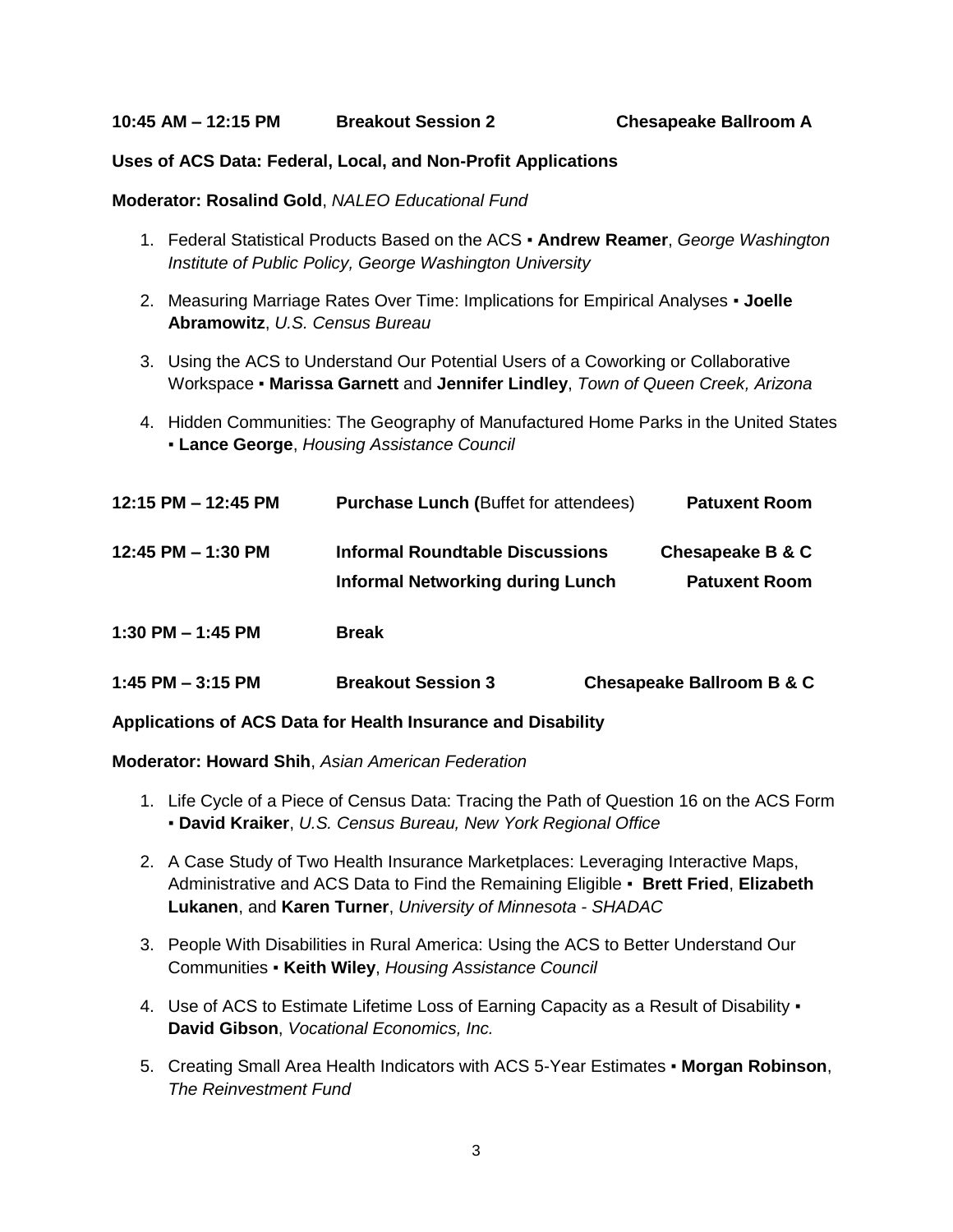# **Applications of ACS Data for Transportation and Planning**

# **Moderator: Ed Christopher**, *Federal Highway Administration*

- 1. Commuting in America Using the ACS to Develop a National Report on Commuting Patterns and Trends ▪ **Penelope Weinberger**, *AASHTO*
- 2. Mobility, Economic Opportunity and NYC Neighborhoods: Informing Transit Policy with ACS, Google Maps, and LODES Data ▪ **Richard Dunks**, *Datapolitan, LLC*; **Sarah M. Kaufman**, *NYU*; and **Jeff Ferzoco**, *linepointpath.com*
- 3. Using ACS Data to Estimate the Impact of State Employees on Austin Congestion **Maarit Moran**, **Stacey Bricka**, and **Kristi Miller**, *Texas A&M Transportation Institute*
- 4. Automating Tabulation and Reporting of ACS Data for Emergency Management **Matthew Graham**, *U.S. Census Bureau*

**3:15 PM – 3:30 PM Break**

**3:30 PM – 5:00 PM Breakout Session 5 Chesapeake Ballroom A**

**Specialized ACS Applications and Tools (for Novice/Intermediate Users)**

**Moderator: Janice Valdisera**, U.S. Census Bureau

- 1. Obtaining ACS Data from IPUMS **Katie Genadek**, *Minnesota Population Center, University of Minnesota*
- 2. Census Explorer: Making ACS and Census Data Engaging through Interactive Visualizations ▪ **Andrew Beveridge** and **Ahmed Lacevic**, *Social Explorer, Inc.*
- 3. ACS Data in the MAG Demographic Map Viewers **Anubhav Bagley**, *Maricopa Association of Governments*
- 4. Census Business Development Tool: Helping Entrepreneurs Make Informed Decisions **Andrew Hait,** *U.S. Census Bureau*
- 5. Using the Census API to Develop ACS-Related Data Products **John R. Maurer** and **Jennifer Shultz**, *Pennsylvania State Data Center*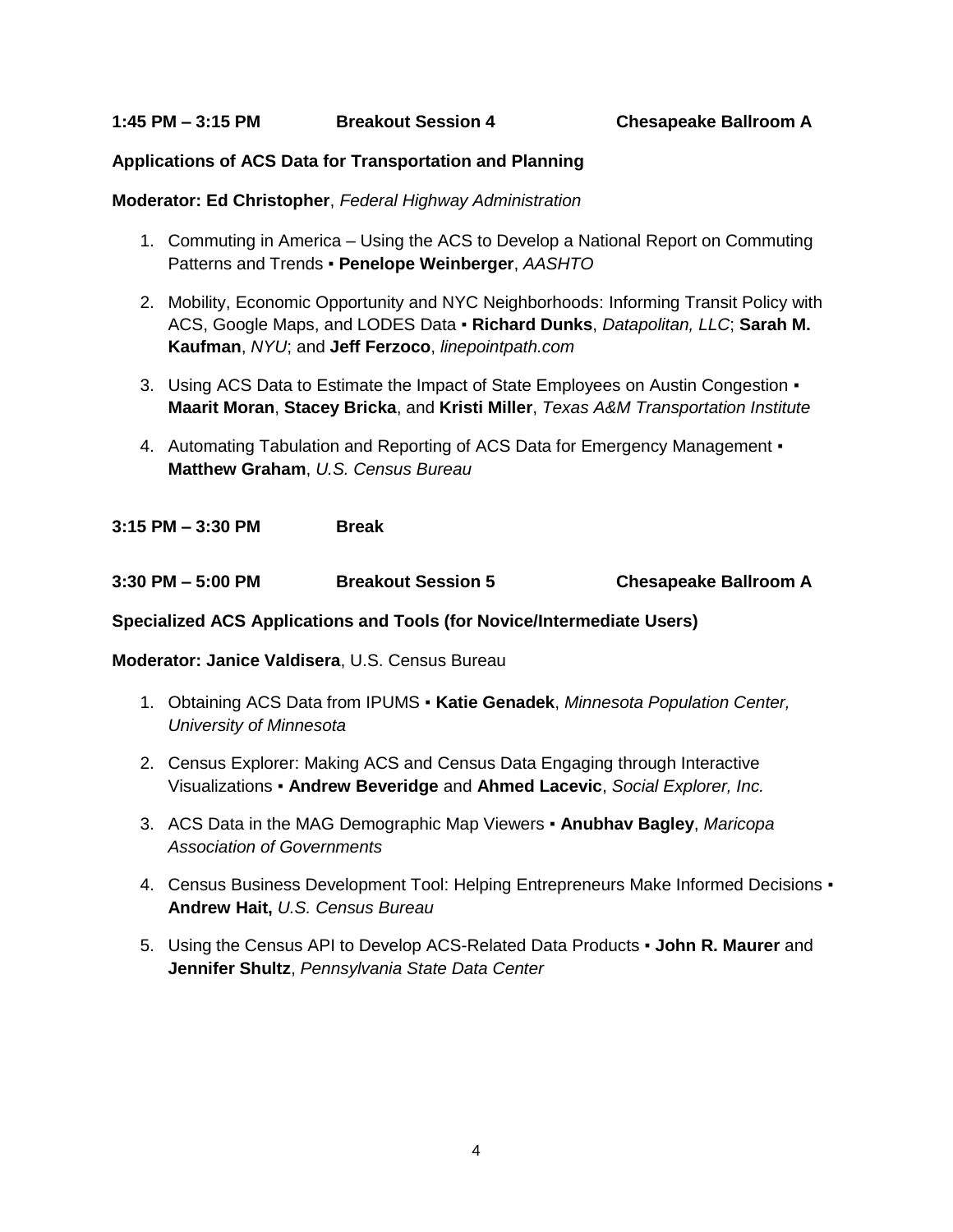#### **Specialized ACS Applications and Tools (for Advanced Users)**

**Moderator: Qian Cai**, *Demographics and Workforce Group, University of Virginia*

- 1. Estimates with Errors and Errors with Estimates: Using the R "acs" Package for Analysis of ACS Data ▪ **Ezra Glenn**, *Massachusetts Institute of Technology*
- 2. Using the R Language and "acs" Package to Compile and Update a Social Vulnerability Index for New Hampshire ▪ **Michael Laviolette**, **Dennis Holt**, and **Kristin K. Snow**, *State of New Hampshire Health and Human Services*
- 3. Automated Standard Error Calculation with PUMS Data Excel Pivot Table **Toshihiko Murata**, *Salem, Oregon*
- 4. On the Use of ACS Data to Construct Synthetic Populations **Samarth Swarup**, **Henning S. Mortveit**, **Ana Aizcorbe**, **Stephen G. Eubank**, and **Madhav V. Marathe**, *Virginia Tech*

-----------------------------------------------------------------------------------------------------------------

# **Wednesday, May 13, 2015**

| $7:30$ AM $-$ 10:45 AM | <b>Registration</b>      | <b>Chesapeake Ballroom Foyer</b> |
|------------------------|--------------------------|----------------------------------|
| $8:30$ AM $-8:45$ AM   | Welcome & Recap of Day 1 | Chesapeake Ballroom B & C        |

**Deborah Stempowski**, Chief, American Community Survey Office, *U.S. Census Bureau*

| $8:45$ AM $-$ 10:15 AM                                                                    | <b>Plenary Session</b> | <b>Chesapeake Ballroom B &amp; C</b>                                                                |  |
|-------------------------------------------------------------------------------------------|------------------------|-----------------------------------------------------------------------------------------------------|--|
| Looking Ahead: Key ACS Issues and Data User Needs                                         |                        |                                                                                                     |  |
| Moderator: Linda A. Jacobsen, PRB                                                         |                        |                                                                                                     |  |
| Mark Mather, Associate Vice President, U.S. Programs, PRB                                 |                        |                                                                                                     |  |
| Joseph J. Salvo, Director, Population Division, New York City Department of City Planning |                        |                                                                                                     |  |
|                                                                                           |                        | <b>Constance F. Citro, Director, Committee on National Statistics, National Academy of Sciences</b> |  |

**10:15 AM – 10:45 AM Break / Check Out**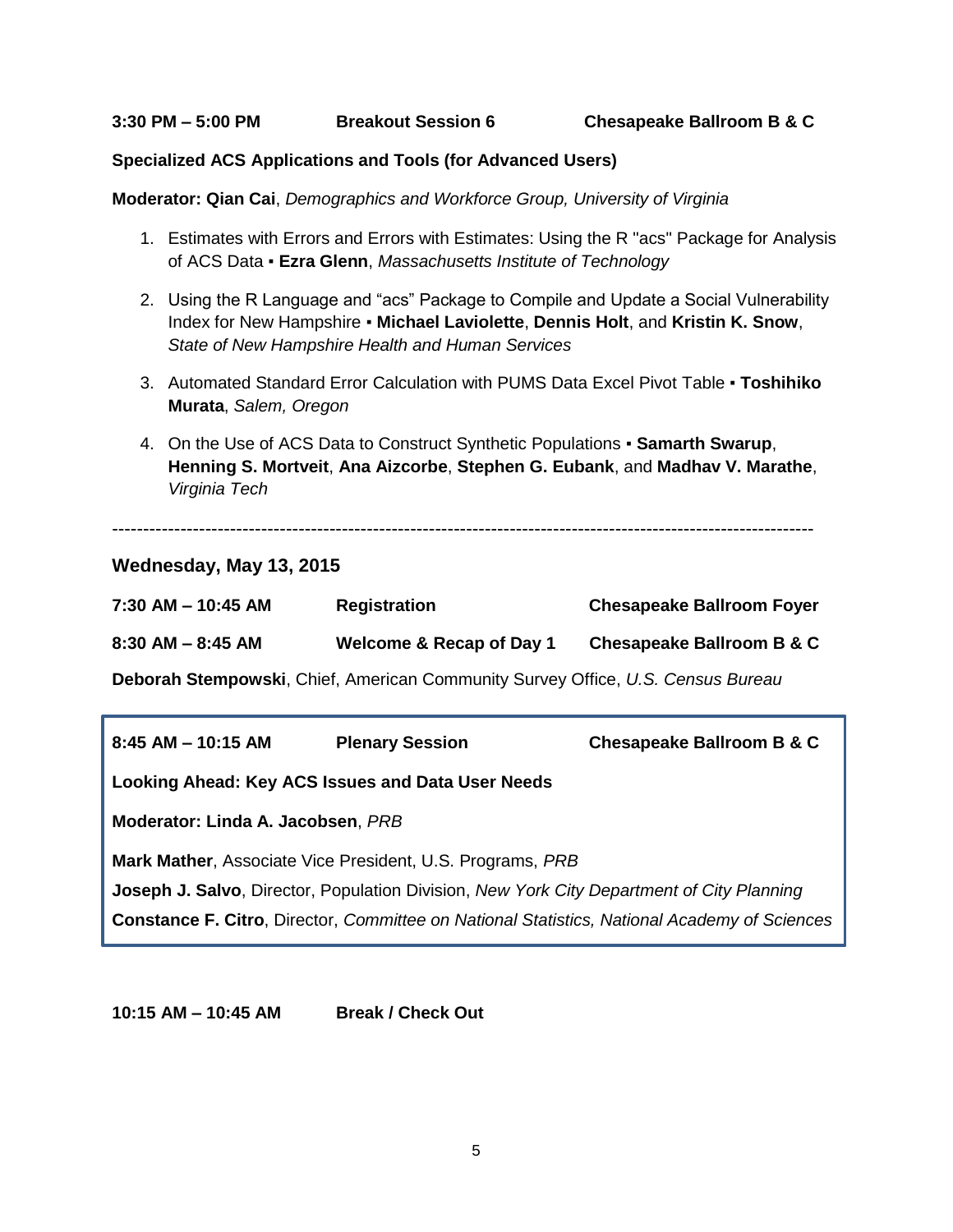# **Comparing or Combining ACS Data with Other Data Sources**

**Moderator: Jeff Matson**, *Center for Urban and Regional Affairs, University of Minnesota*

- 1. Producing Synthetic Estimates of Children's Health and Well-Being for Local Areas **Mark Mather, Beth Jarosz, and Linda A. Jacobsen**, *PRB*
- 2. A Stronger Community: Using ACS and Other Community Data to Target Neighborhood Enrichment ▪ **Toby Sallee**, *University of Cincinnati*, and **Annie Ryan**, *United Way of Greater Cincinnati*
- 3. How Does the ACS Compare to Local Utility Data for Understanding Local Housing Occupancy? ▪ **Jeff Hardcastle**, *University of Nevada, Reno*
- 4. Comparing Estimates of Rare Events in the ACS to Administrative Records **Katherine Nesse**, *Kansas State University;* **Mallory Rahe**, *Oregon State University;* and **Andi Irawan**, *University of Illinois, Urbana-Champaign*

| 10:45 AM – 12:15 PM | <b>Breakout Session 8</b> | <b>Chesapeake Ballroom A</b> |
|---------------------|---------------------------|------------------------------|
|                     |                           |                              |

# **Applications of ACS Data for Policy Analysis**

**Moderator: Joy E. Phillips**, *State Data Center, Washington, D.C. Office of Planning*

- 1. The Judicious Use of ACS-Based Citizen Voting Age Population Estimates in Political Redistricting ▪ **Jeanne Gobalet** and **Shelley Lapkoff**, *Lapkoff & Gobalet Demographic Research, Inc.*
- 2. The Impact of the Great Recession and the American Recovery and Reinvestment Act of 2009 on the Occupational Segregation of Black Men ▪ **Michelle Holder**, *John Jay College, City University of New York*
- 3. Adapting the ACS PUMS for Housing Policy Analysis **Matt Schroeder** and **Todd Graham**, *Metropolitan Council (Twin Cities)*
- 4. State-Level Microsimulation Modeling of Tax and Benefit Policies with the ACS: Past Work and Future Potential ▪ **Linda Giannarelli**, *Urban Institute*

| 12:15 PM - 12:45 PM | <b>Purchase Lunch (Buffet for attendees)</b> | <b>Patuxent Room</b> |
|---------------------|----------------------------------------------|----------------------|
|                     |                                              |                      |